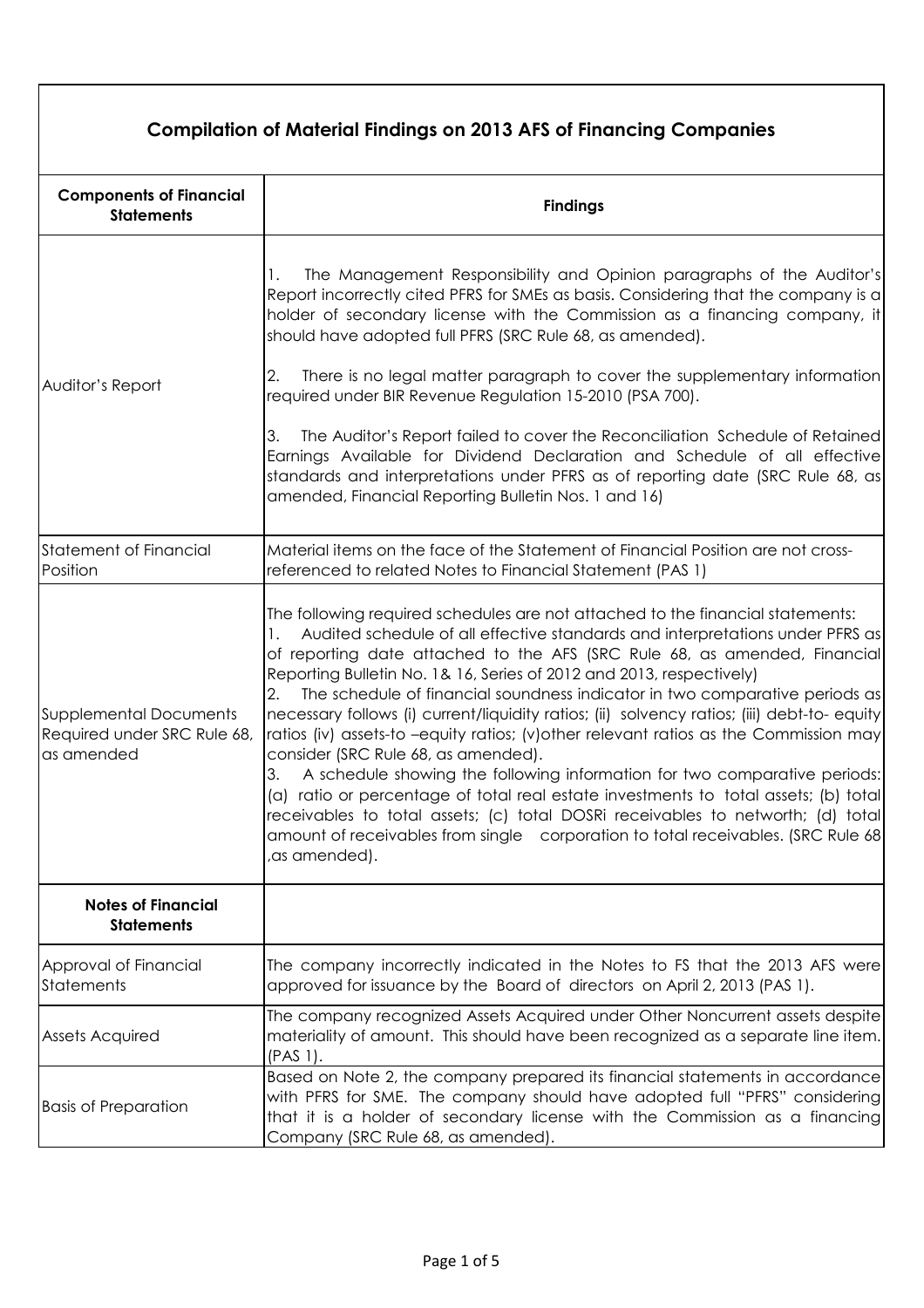| <b>Compilation of Material Findings on 2013 AFS of Financing Companies</b> |                                                                                                                                                                                                                                                                                                       |  |
|----------------------------------------------------------------------------|-------------------------------------------------------------------------------------------------------------------------------------------------------------------------------------------------------------------------------------------------------------------------------------------------------|--|
| Capital Management                                                         | There is no discussion of externally imposed capital requirement (IRR of<br>Financing Company Act of 1998 and PAS 1)                                                                                                                                                                                  |  |
|                                                                            | There is no disclosure of the company's objectives, policies and processes for<br>2.<br>managing capital (PAS 1).                                                                                                                                                                                     |  |
|                                                                            | 3.<br>Based on Note 26, it states that the company is not subjected to externally<br>imposed capital requirements. This is not correct given the capital requirement<br>under Section 2 and 6 of the Implementing Rules and Regulations (IRR) of RA No.<br>8556 or the Financing Company Act of 1998. |  |
|                                                                            | The company's paid-up capital is less than the required minimum paid-up<br>$4_{-}$<br>capital of P10M (Sec. 11 the Implementing Rules and Regulations of Financing)<br>Company Act of 1998 (R.A. No. 8556)                                                                                            |  |
| Deposit for Future<br><b>Stock Subscription</b>                            | Capital Incomplete disclosures on deposit for future capital stock subscription, i.e. date of<br>filing with SEC (PAS 1, Financial Reporting Bulletin No. 6, Series of 2013)                                                                                                                          |  |
| Equity                                                                     | The company's paid-up capital is less than the required minimum paid-up<br>capital of P10M (Sec. 11 the Implementing Rules and Regulations of Financing<br>Company Act of 1998 (R.A. No. 8556)                                                                                                        |  |
|                                                                            | The company's Retained Earnings exceeds its paid-in capital by 100%. There<br>2.<br>is no disclosure of any appropriation of Retained Earnings to comply with Section<br>43 of the Corporation Code.                                                                                                  |  |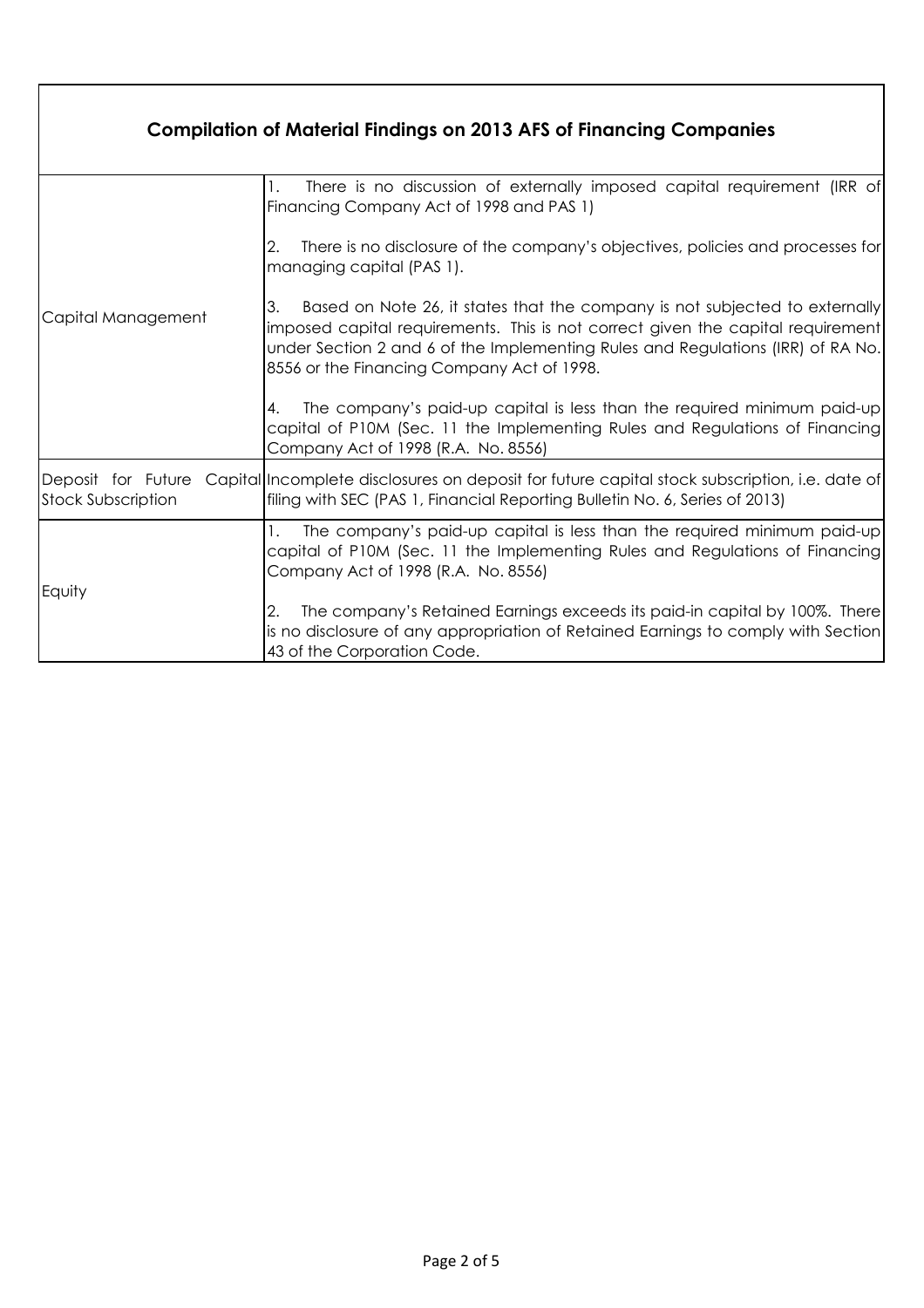| <b>Compilation of Material Findings on 2013 AFS of Financing Companies</b> |                                                                                                                                                                                                                                                                                                                                                                                                                                                                                                                                                                                                                                                                                                                                                                                                                                                                                                                                                                                                                                                                                                                                                                     |  |
|----------------------------------------------------------------------------|---------------------------------------------------------------------------------------------------------------------------------------------------------------------------------------------------------------------------------------------------------------------------------------------------------------------------------------------------------------------------------------------------------------------------------------------------------------------------------------------------------------------------------------------------------------------------------------------------------------------------------------------------------------------------------------------------------------------------------------------------------------------------------------------------------------------------------------------------------------------------------------------------------------------------------------------------------------------------------------------------------------------------------------------------------------------------------------------------------------------------------------------------------------------|--|
| <b>Financial Assets</b>                                                    | 1. Based on Note 2.3, Trade receivables are stated initially at nominal value. This is<br>not in accordance with PAS 39, which requires that loans and receivables shall<br>be measured at its fair value plus transaction cost except for financial assets<br>classified at fair value through profit or loss.                                                                                                                                                                                                                                                                                                                                                                                                                                                                                                                                                                                                                                                                                                                                                                                                                                                     |  |
|                                                                            | 2. Incomplete disclosures on Loans Receivable, i.e., interest rate applied,<br>repayment schedule and restrictions (PAS 1).                                                                                                                                                                                                                                                                                                                                                                                                                                                                                                                                                                                                                                                                                                                                                                                                                                                                                                                                                                                                                                         |  |
|                                                                            | 3. There are no disclosures showing that the existence of the following conditions<br>were considered in the provisioning for 100% allowance for probable losses:<br>Clean loans and advances past due for a period of more than six (6) months;<br>а.<br>Past due loans secured by collateral such as inventories, receivables,<br>b.<br>equipment and other chattels that have declined in value by more than 50%,<br>without the borrower offering additional collateral for the loans;<br>c. Past due loans secured by real estate mortgage title to which is subject to an<br>adverse claim rendering settlement through foreclosure doubtful;<br>d. When the borrower, and his co-maker or guarantor, is insolvent or where their<br>whereabouts is unknown, or their earning power is permanently impaired;<br>e. Accrued interest receivable that remain uncollected after six (6) months from<br>the maturity date of such loans to which it accrues; and<br>Accounts receivable past due for 361 days or more.<br>Section 9 (f) of the Rules and Regulations to Implement the Provisions of Republic<br>Act No. 8556 (The Financing Company Act of 1998). |  |
|                                                                            | There is no accounting policy on derecognition of financial assets and<br>4.<br>subsequent measurement of Receivables (PAS 39).<br>There are no accounting policies on initial and subsequent measurement of<br>financial assets (PFRS 7).                                                                                                                                                                                                                                                                                                                                                                                                                                                                                                                                                                                                                                                                                                                                                                                                                                                                                                                          |  |
| <b>Financial Liabilities</b>                                               | There are no accounting policies on initial and subsequent measurement of<br>financial liabilities (PFRS 7).                                                                                                                                                                                                                                                                                                                                                                                                                                                                                                                                                                                                                                                                                                                                                                                                                                                                                                                                                                                                                                                        |  |
|                                                                            | There are no disclosures on Notes Payable-Banks and Notes Payable-Others<br>2.<br>$(PAS 1)$ .                                                                                                                                                                                                                                                                                                                                                                                                                                                                                                                                                                                                                                                                                                                                                                                                                                                                                                                                                                                                                                                                       |  |
|                                                                            | There is no accounting policy on derecognition of financial liabilities (PAS 39)<br>3.                                                                                                                                                                                                                                                                                                                                                                                                                                                                                                                                                                                                                                                                                                                                                                                                                                                                                                                                                                                                                                                                              |  |
|                                                                            | The company recognized Bills payable under Other Non-current assets. It<br>4.<br>should have been treated as a separate line item considering the materiality of<br>amount (PAS 1).                                                                                                                                                                                                                                                                                                                                                                                                                                                                                                                                                                                                                                                                                                                                                                                                                                                                                                                                                                                 |  |
|                                                                            | Incomplete disclosures on bills payable, i.e. interest rate, collateral used and<br>5.<br>carrying amount of the assets, terms and schedule of payments (PAS 1, 39, PFRS<br>7).                                                                                                                                                                                                                                                                                                                                                                                                                                                                                                                                                                                                                                                                                                                                                                                                                                                                                                                                                                                     |  |
| Financial Risk Management                                                  | There are no qualitative and quantitative analysis on each financial risk (PFRS 7)                                                                                                                                                                                                                                                                                                                                                                                                                                                                                                                                                                                                                                                                                                                                                                                                                                                                                                                                                                                                                                                                                  |  |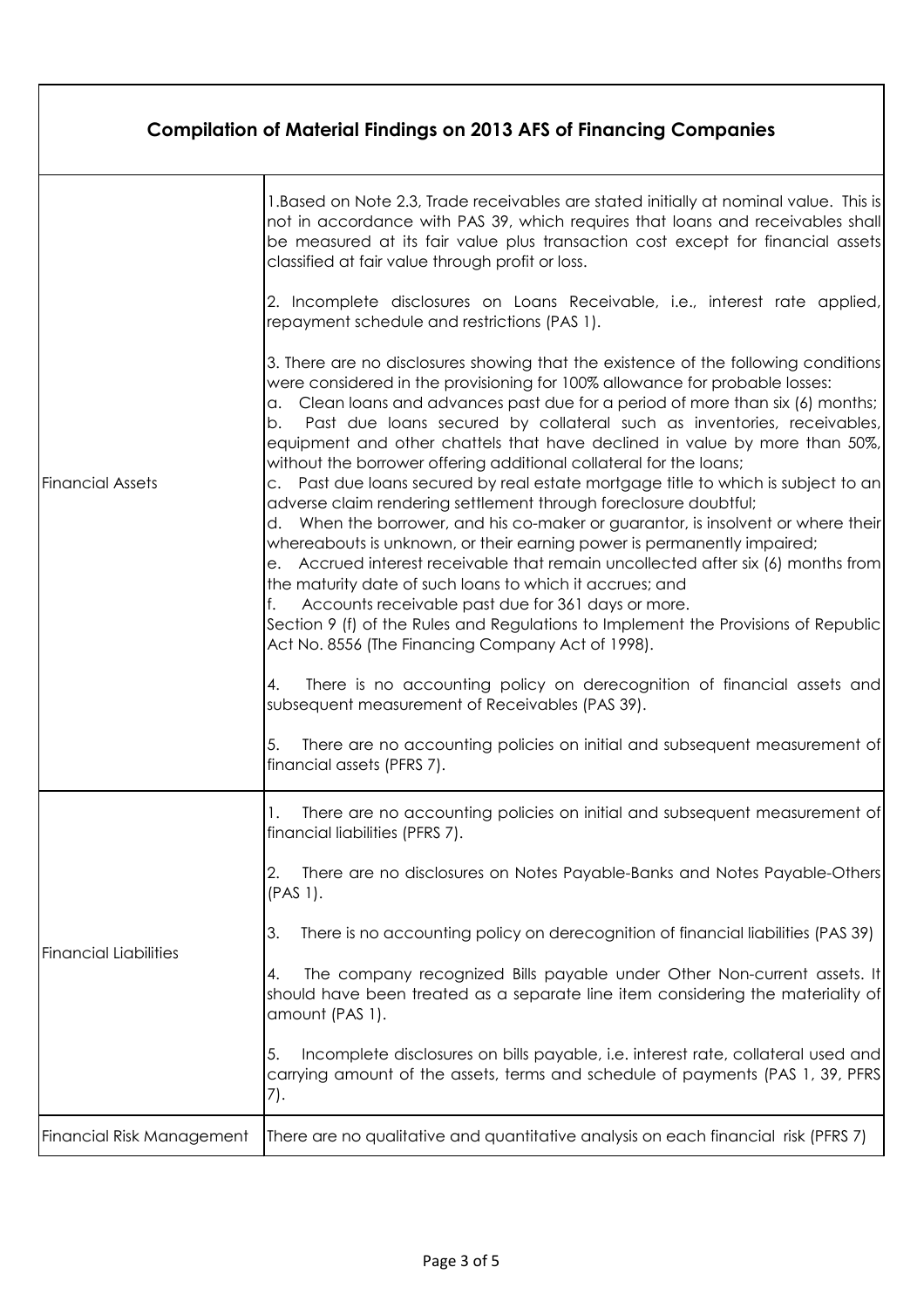| <b>Compilation of Material Findings on 2013 AFS of Financing Companies</b> |                                                                                                                                                                                                                                                                                                                                                                           |  |
|----------------------------------------------------------------------------|---------------------------------------------------------------------------------------------------------------------------------------------------------------------------------------------------------------------------------------------------------------------------------------------------------------------------------------------------------------------------|--|
| Leases                                                                     | Incomplete disclosures on lease, i.e., a general description of the lessee's<br>Ι.<br>significant leasing arrangement. The total future minimum lease payments under<br>non-cancellable operating leases for each of the following periods: (a) not later<br>than one year; (b) later than one year and not later than five years; (c) later than<br>five years (PAS 17). |  |
| Loans and Receivables                                                      | There are no accounting policy and disclosures on leases (PAS 17).<br>2.<br>The total credit that the company extended to its directors, officers and<br>1.<br>stockholders exceeds fifteen (15%) percent of its networth (Sec. 9(c) of the<br>Implementing Rules and Regulations of Financing Company Act of 1998, R.A. No.<br>8556).                                    |  |
|                                                                            | Incomplete disclosures on "Accounts Receivable", i.e., interest rate applied,<br>2.<br>repayment schedule and any restriction (PAS 1).                                                                                                                                                                                                                                    |  |
|                                                                            | The funds used or invested in financing activities is less than 50% of the<br>3.<br>company's total funds (Sec. 9 (b) of R.A. No. 8556 of the Financing Company Act<br>of 1998).                                                                                                                                                                                          |  |
| Loans Payable                                                              | Incomplete disclosures on loans payable, i.e., collateral used and carrying<br>amount of asset, covenants and warranties whether the company is compliant<br>with conditions as of end of year, relative to defaults and breaches (PFRS 7, pars.<br>18 and 19, PAS 1)                                                                                                     |  |
| Property Plant and<br>Equipment                                            | Note 10 states that "the amount of the land and building approximately their fair<br>value based on the recent comparative price index level of similar properties<br>within the same area of location". This is inconsistent with the PPE schedule on<br>the same Note which do not include such properties (PAS 1 and 16).                                              |  |
| <b>Related Party Transactions</b>                                          | Incomplete disclosures on Related Party Transactions, i.e., Key management<br>compensation, assets used as collateral and its carrying amount, specific nature<br>of relationship with affiliates, the nature of consideration to be provided in<br>settlement .(PAS 24).                                                                                                 |  |
| <b>Retained Earnings</b>                                                   | There are no disclosures on the appropriated Retained Earnings, i.e., timeline,<br>date of Board of Directors' approval for the appropriation of the retained<br>earnings and the detailed plan on such appropriated retained earnings<br>(Financial Reporting Bulletin No. 15)                                                                                           |  |
| <b>Retirement Benefits</b>                                                 | Based on Note 18, the company recognized a retirement benefit cost. This is<br>however not supported in the Statement of Financial Position which do not show<br>any recognized retirement benefit liability (PAS 26)                                                                                                                                                     |  |